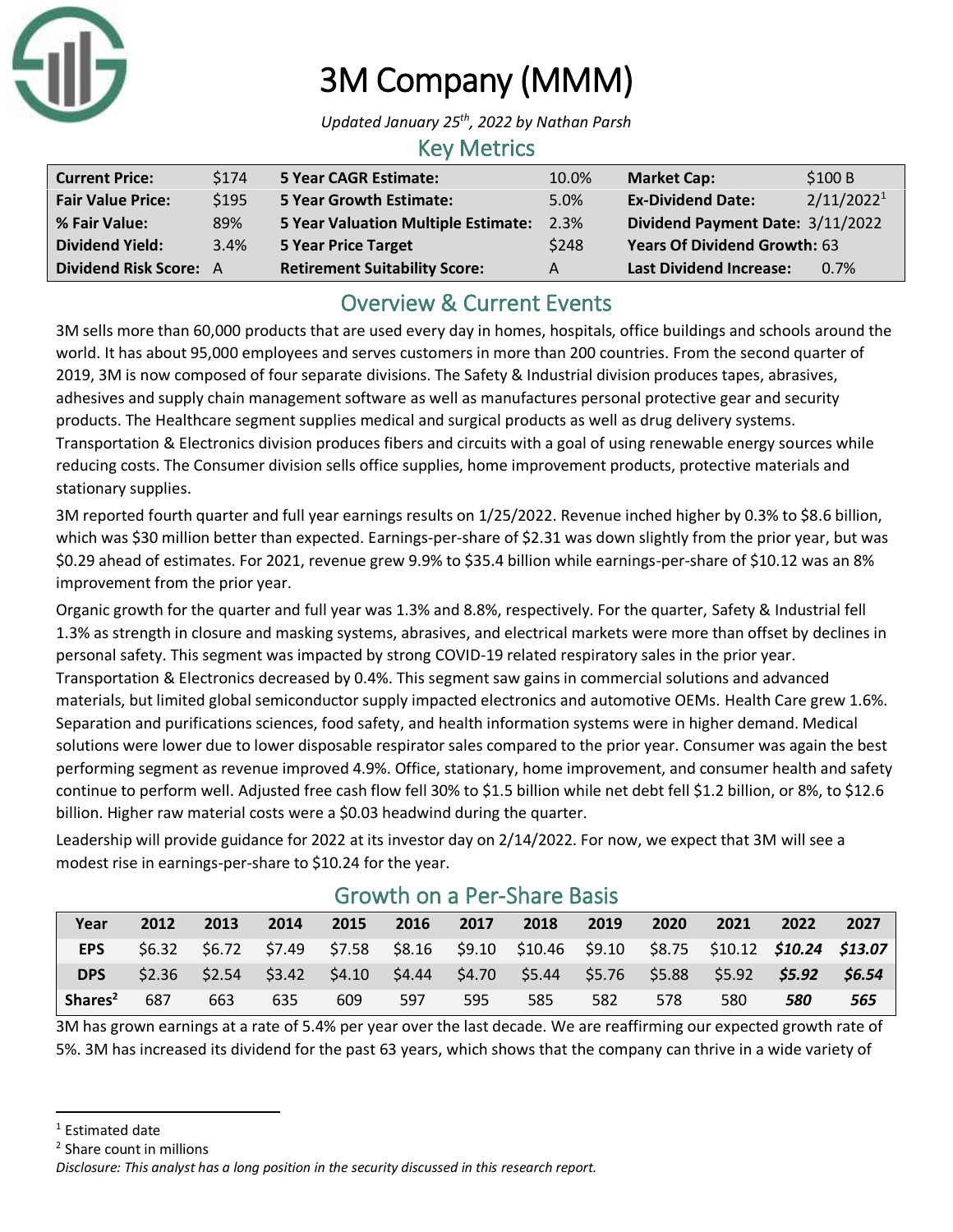

# 3M Company (MMM)

#### *Updated January 25 th, 2022 by Nathan Parsh*

economic conditions. The company raised its dividend 1% for the 3/12/2021 payment. We expect dividend growth to come in at ~2% going forward in order to bring the payout ratio within the historical range.

| <b>Valuation Analysis</b>     |      |      |      |      |      |           |      |      |         |      |             |             |
|-------------------------------|------|------|------|------|------|-----------|------|------|---------|------|-------------|-------------|
| Year                          | 2012 | 2013 | 2014 | 2015 | 2016 | 2017      | 2018 | 2019 | 2020    | 2021 | <b>Now</b>  | 2027        |
| Avg. $P/E$ 14.1 17.0          |      |      | 19.1 | 20.6 |      | 20.6 22.3 | 21.1 | 19.8 | 18.7    | 17.6 | <b>17.0</b> | <b>19.0</b> |
| <b>Avg. Yid.</b> $2.7\%$ 2.2% |      |      | 2.4% | 2.6% | 2.6% | $2.3\%$   | 2.6% | 3.2% | $3.9\%$ | 3.3% | 3.4%        | 2.6%        |

Shares of 3M have declined \$8, or 4.4%, from our 10/27/2021 update. We have reaffirmed our 2027 target price-toearnings ratio of 19 as this is in-line with the stock's average multiple since 2012. Based off of estimates for 2022, shares trade with a price-to-earnings ratio of 17. If the stock were to revert to this target, then the valuation would add 2.3% to annual returns through 2027. The current yield of 3.4% is above the stock's 10-year average yield of 2.8% and more than double the average yield of the S&P 500.

### Safety, Quality, Competitive Advantage, & Recession Resiliency

| Year                                               | 2012 2013 2014 2015 2016 2017 2018 2019 2020 2021 2022 2027 |  |  |  |  |       |
|----------------------------------------------------|-------------------------------------------------------------|--|--|--|--|-------|
| Payout 37% 38% 46% 54% 54% 52% 52% 63% 67% 58% 58% |                                                             |  |  |  |  | - 50% |

Like many companies, 3M saw earnings decline during the last recession. While earnings declined in both 2008 and 2009, they quickly recovered in 2010 to grow more than 27% from 2009. 3M is not recession proof, but the company has proven itself to be resilient during the difficult times in the economic cycle. While dividend growth has outpaced earnings growth in recent years, 3M's dividend track record is virtually second to none. When the next recession occurs, it is likely that growth will slow, though we don't feel the dividend is in any danger of being cut. 3M's innovation is one of the company's greatest competitive advantages. The company targets R&D spending equivalent to 6% of sales (~\$2 billion annually) in order to create new products to meet consumer demand. This spending has proven to be very beneficial to the company as 30% of sales during the last fiscal year were from products that didn't exist five years ago. 3M's commitment to developing innovative products has led to a portfolio of more than 100,000 patents.

### Final Thoughts & Recommendation

3M is expected to return 10% annually through 2027, up from our previous estimate of 8.1%. The projected return stems from a 5% earnings growth rate, a 3.4% dividend yield, and a small tailwind from multiple expansion. Inflationary pressures remain a headwind for the company and certain segments continue to see tough comparisons to the previous year. That said, 3M delivered strong organic growth for the year, showing that the company is almost completely recovered from the worst of the COVID-19 pandemic. We have raised our five-year price target \$10 to \$248 due to earnings estimates for 2022 and now rate shares of 3M as a buy due to projected returns.



## Total Return Breakdown by Year

[Click here to rate and review this research report. Your feedback is important to us.](https://suredividend.typeform.com/to/pOfbkh)

*Disclosure: This analyst has a long position in the security discussed in this research report.*